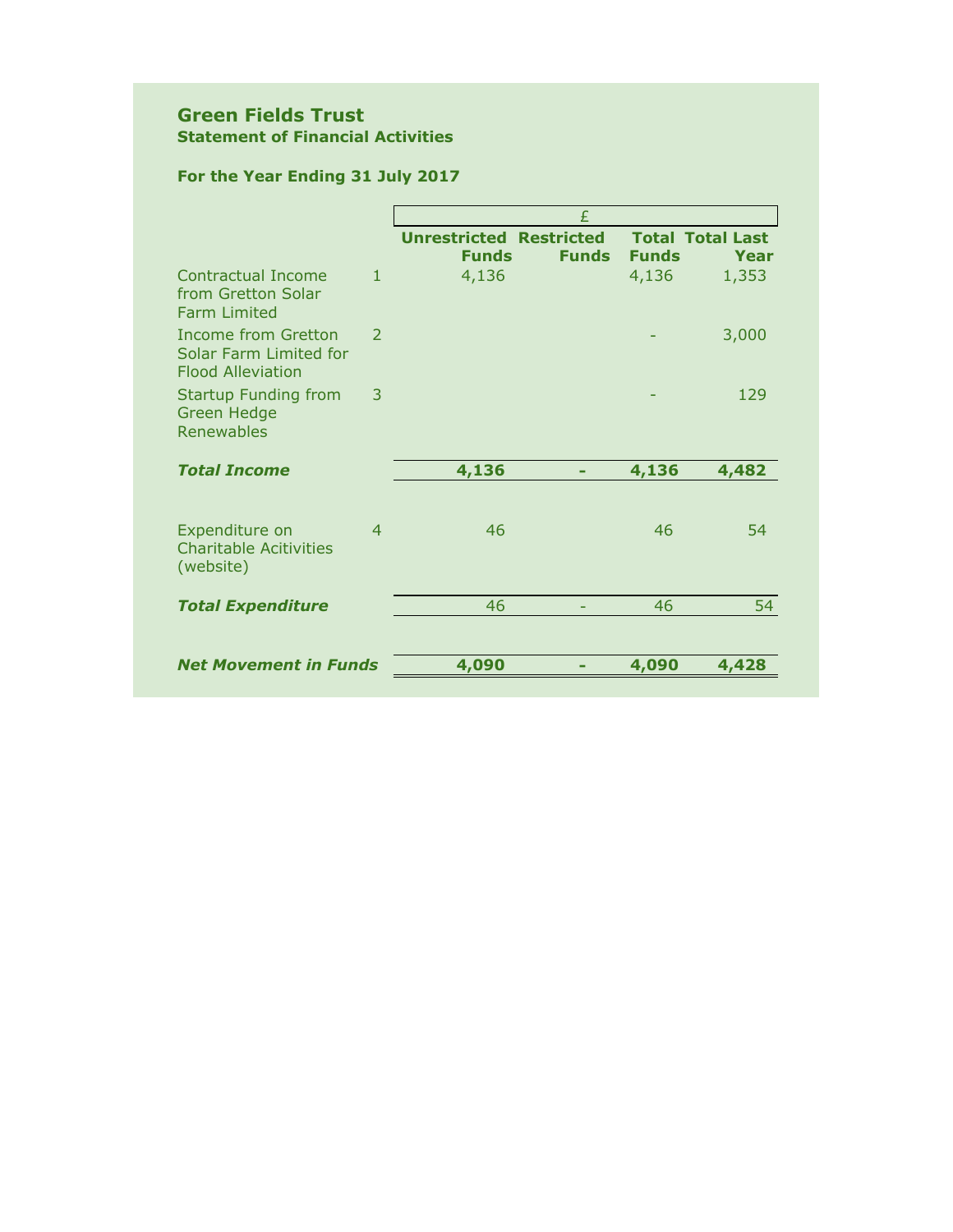## **Green Fields Trust Balance Sheet**

# **As at 31 July 2017**

|                                                       |   | £                            |                                   |                              |                              |  |
|-------------------------------------------------------|---|------------------------------|-----------------------------------|------------------------------|------------------------------|--|
|                                                       |   | Unrestricted<br><b>Funds</b> | <b>Restricted</b><br><b>Funds</b> | <b>Total</b><br><b>Funds</b> | <b>Total</b><br>Last<br>Year |  |
| <b>Debtors</b>                                        | 5 | 367                          |                                   | 367                          | 4,353                        |  |
| Cash at Bank                                          | 6 | 5,151                        | 3,000                             | 8,151                        | 129                          |  |
| <b>Total Current Assets</b>                           |   | 5,518                        | 3,000                             | 8,518                        | 4,482                        |  |
| Creditors - amounts<br>falling due within one<br>year | 7 |                              |                                   |                              | 54                           |  |
| <b>Net Current Assets /</b><br><b>Liabilities</b>     |   | 5,518                        | 3,000                             | 8,518                        | 4,428                        |  |
| <b>Funds of the Charity</b>                           |   |                              |                                   |                              |                              |  |
| Unrestricted Income Funds                             |   | 5,518                        |                                   | 5,518                        | 1,428                        |  |
| <b>Restricted Income Funds</b>                        |   |                              | 3,000                             | 3,000                        | 3,000                        |  |
| <b>Total Funds</b>                                    |   | 5,518                        | 3,000                             | 8,518                        | 4,428                        |  |